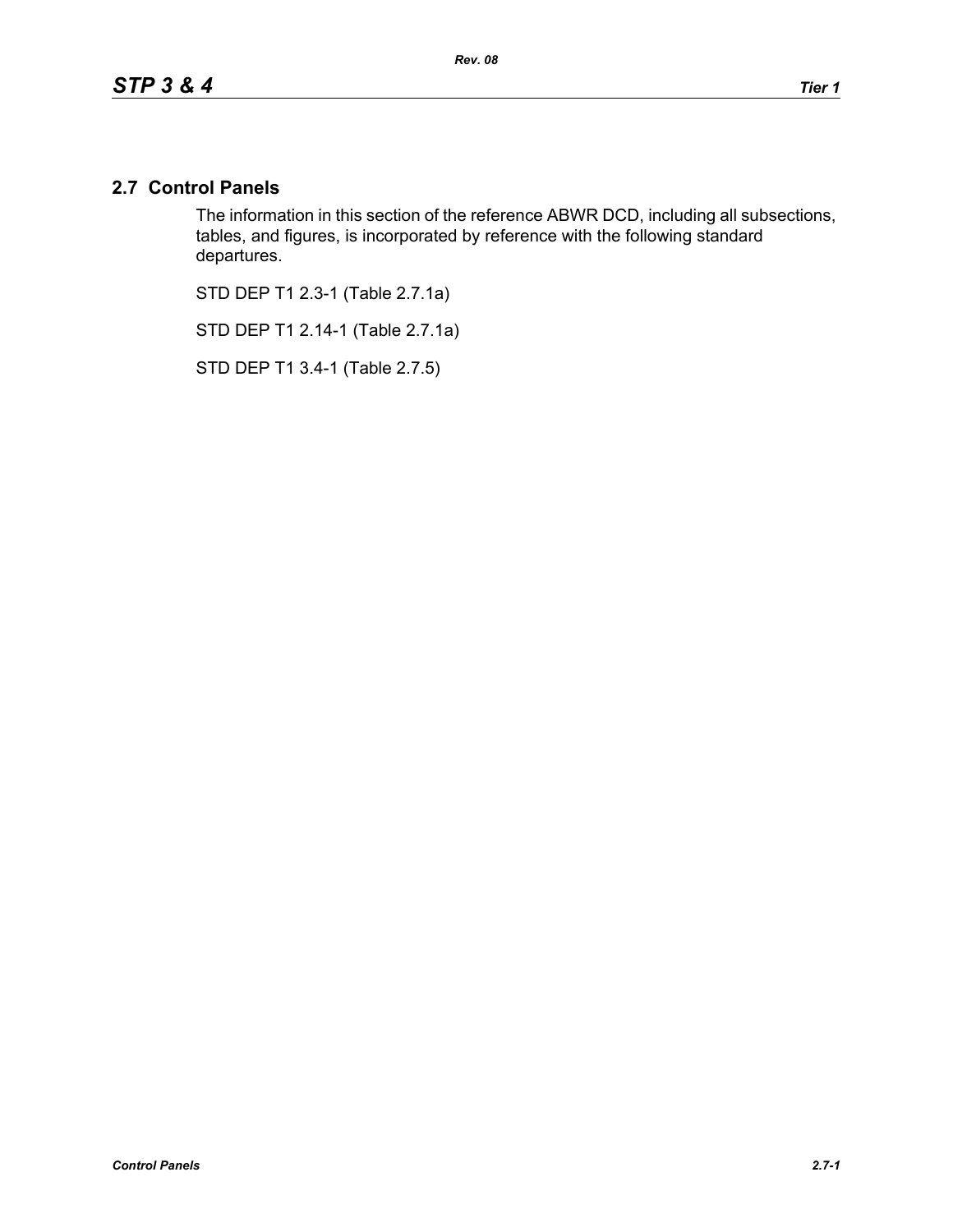| <b>FCS (B) Operating Status</b> |
|---------------------------------|
| <b>FCS (C) Operating Status</b> |
|                                 |
|                                 |
|                                 |
|                                 |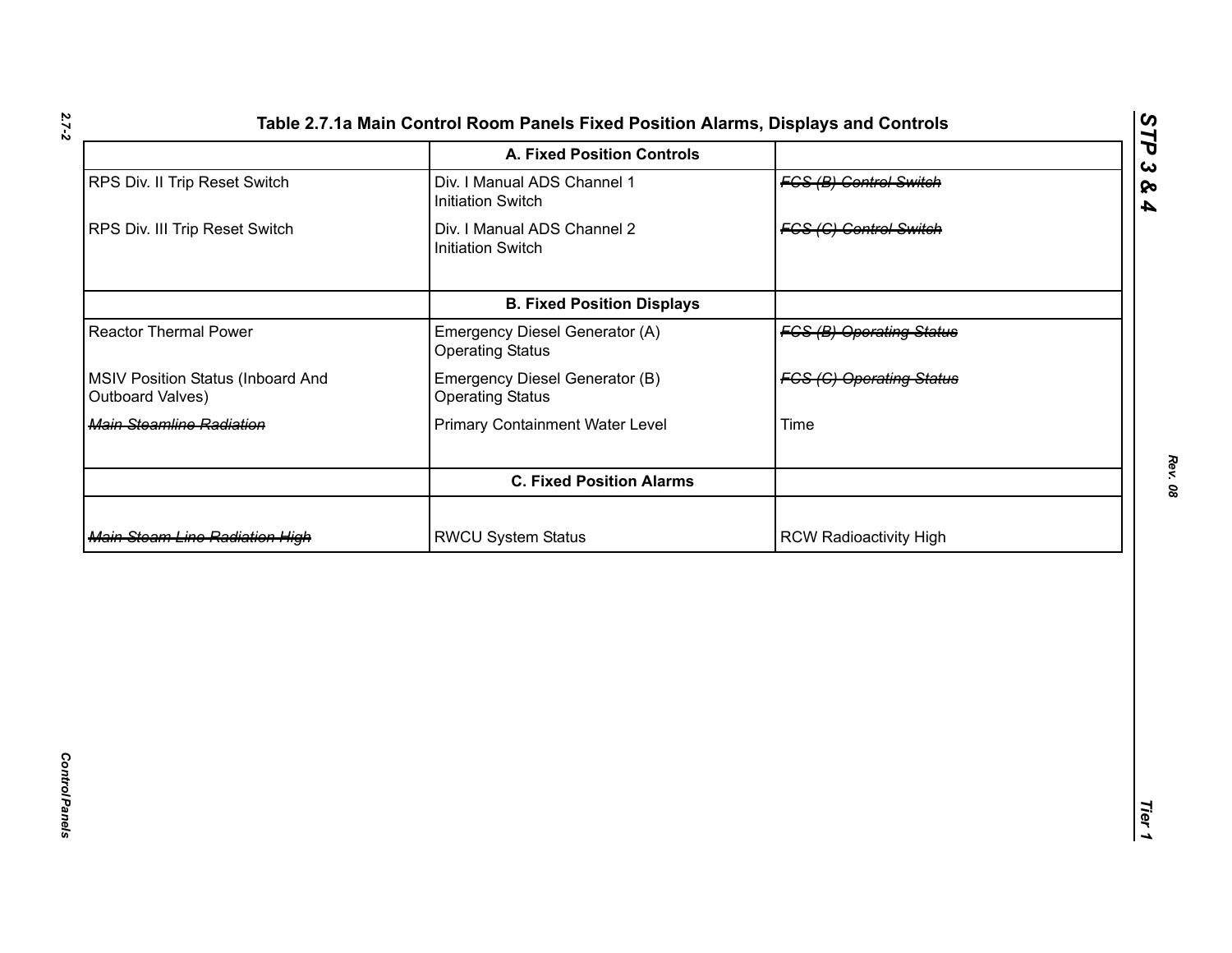# **2.7.5** *Multiplexing System* **Data Communication**

The Design Description is replaced in its entirety with the following.

STD DEP T1 3.4-1

## *Design Description*

The Data Communication functions are defined through the Essential Communication Functions (ECFs) and the Non-Essential Communication Functions (NECFs). The ECFs are accomplished as a part of the safety related I&C systems and equipment that make up Safety System Logic and Control (SSLC). The NECFs are performed through a plant wide, distributed network identified as the Plant Data Network (PDN) system. The PDN supports the communication functions of the non-safety related I&C systems and other plant data and information systems.

## *Essential Communication Functions (ECF)*

The ECFs support the control and monitoring of the plant protection and safety systems. The ECFs are implemented through the use of divisionally dedicated networks and/or data links provided with the safety related digital system platforms. Some of the platforms use data links only and some of the platforms use a combination of both data links and networks. The networks and data links provide remote and local communication between the safety system modules. Information from remote units, typically input and output signals and digital based controllers, is sent to equipment that processes the data according to the system logic functions to determine the control output signals. The system signal inputs and outputs of the controllers connect to the process sensors and discrete devices located within the plant. The resulting control signals are sent back to the remote controllers, which distribute the signals to the final control elements of the supported systems. In addition, the dedicated networks and data links support the acquisition and transmission of safety-related signals for display and recording.

Data communication is provided between redundant safety related divisions to support coincident logic functions. The data communication is implemented through fiber optic based data links to ensure interdivisional isolation. All communication is checked to prevent a division from impacting the performance of other divisions.

The equipment implementing the ECFs is classified as Class 1E safety-related.

The ECFs are implemented through dedicated equipment in each of the divisions, with no direct electrical interconnections among divisions. Each division of equipment has independent control of data acquisition and transmission. System timing is asynchronous among the divisions, so that timing and clock signals are independent of each other and only influence data transmission functions within that division. The ECFs are implemented with a deterministic communications protocol.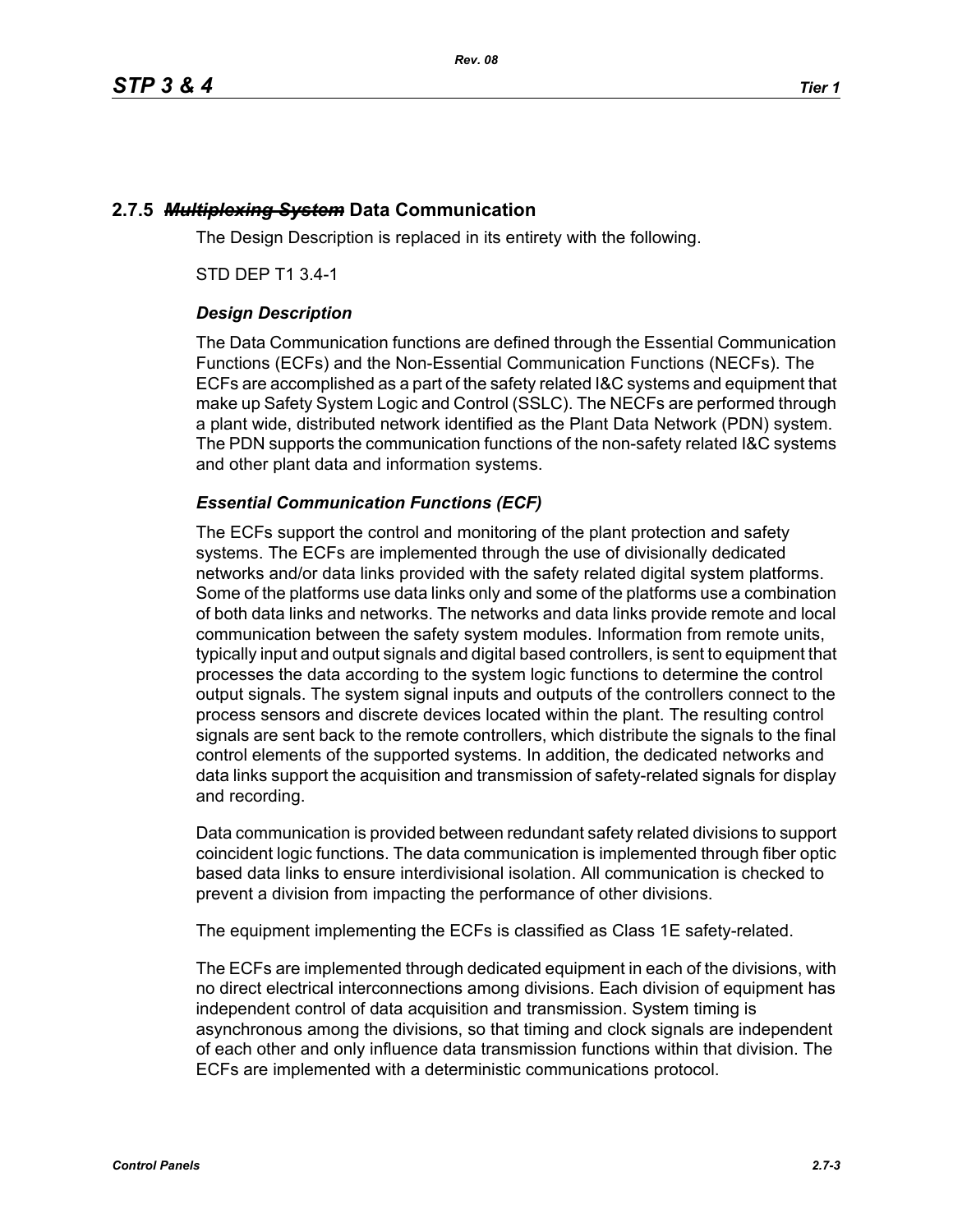The ECFs for remote units within a division are implemented with redundant transmission paths and communication modules. The ECFs utilize self-diagnostics to detect a transmission path or communication module failure.

Data communication from safety-related to non-safety related systems or devices is isolated through the use of an isolating transmission medium and buffering devices. Data cannot be transmitted from the non-safety side to safety related equipment when the equipment is in service.

Self diagnostics monitor the operation of the ECFs. The equipment implementing the ECFs in each of the four divisions is powered from its respective division's uninterruptible Class 1E power. Independence is provided between Class 1E divisions, and also between Class 1E division and non-Class 1E equipment.

The equipment implementing the ECFs is located in the Reactor Building, the Control Building and the Ultimate Heat Sink (UHS).

The ECFs are monitored within each system and have the following alarms and displays in the main control room:

Inoperative indication for equipment implementing the ECFs.

Individual communication channel availability for each division.

Display of data transmission parameters and display and control of off-line self-test functions.

### *Non-Essential Communication Functions (NECFs)*

The NECFs support the data communications for non-safety-related plant functions. The NECFs are implemented through the use of a distributed Plant Data Network (PDN) that provides high speed data communications throughout the plant. The PDN provides the physical and logical data communications networks and connectivity to support the non-safety related control and monitoring functions. The PDN supports the acquisition of non-safety-related data from process sensors and discrete devices, connected to remote input and output devices located throughout the plant, and sends the data to the non-safety-related control systems for control function processing. The PDN supports the communication between the control room monitoring, alarm, recording, and display devices, as well as the Emergency Response Facilities data systems. The PDN also provides non-safety-related control signals to the final control and monitoring elements such as valves, motor drives, alarms, monitors and indicators of the interfacing systems.

The equipment implementing the NECFs is redundant.

The equipment implementing the NECFs is classified as non- safety-related, and is powered from non-Class IE uninteruptible power.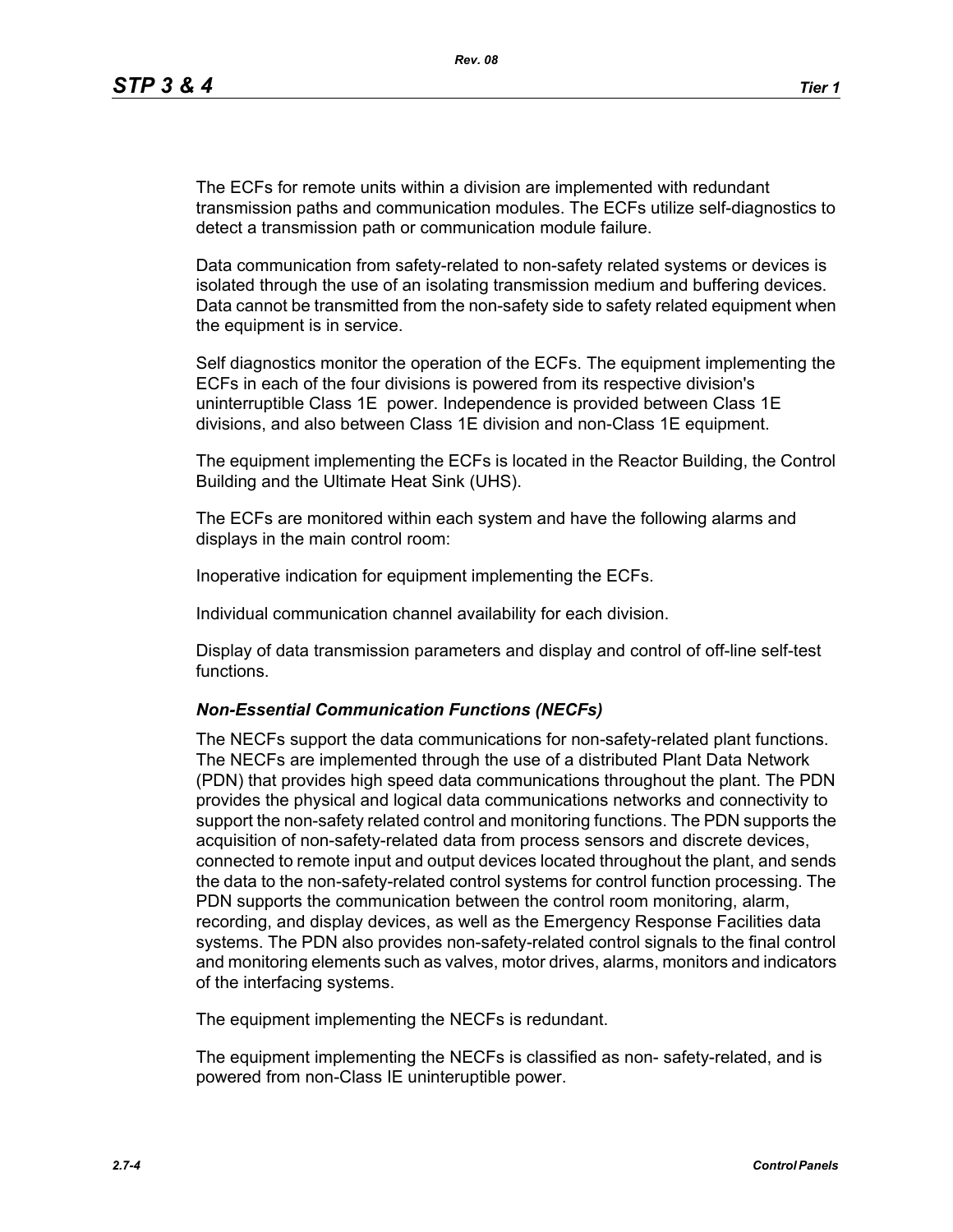## *Inspections, Tests, Analyses and Acceptance Criteria*

*Table 2.7-1 2.7.5 provides a definition of the visual inspections, tests and analyses, together with associated acceptance criteria, which will be undertaken for the EMS* ECFs *and NEMS* NECFs*.*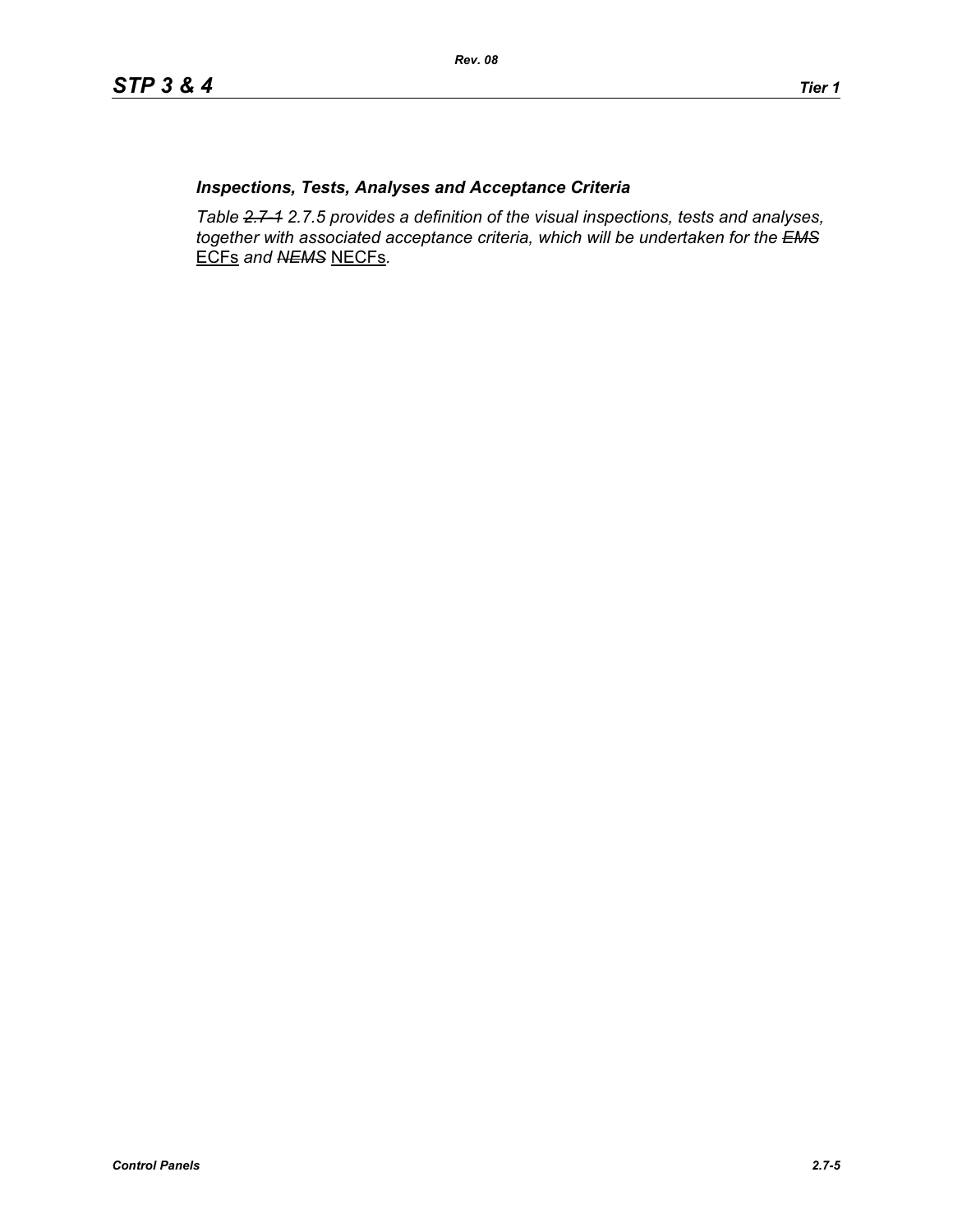| Table 2.7.5 Essential Multiplexing System Data Communication |
|--------------------------------------------------------------|

| <b>Inspections, Tests, Analyses</b>                                                                            | <b>Acceptance Criteria</b>                                                                                                                                                                                                                                                                                              |  |  |  |  |
|----------------------------------------------------------------------------------------------------------------|-------------------------------------------------------------------------------------------------------------------------------------------------------------------------------------------------------------------------------------------------------------------------------------------------------------------------|--|--|--|--|
| Inspection of the as-built EMS and NEMS<br>equipment implementing the ECFs and<br>the NECFs will be conducted. | The as-built EMS and NEMS conform<br>1.<br>equipment implementing the ECFs and<br>NECFs conforms with the description in<br>Section 2.7.5.                                                                                                                                                                              |  |  |  |  |
| 2.<br>Tests of the <b>EMS ECFs</b> communications<br>protocols will be conducted in a<br>test facility.        | <b>EMS The ECFs uses use a deterministic</b><br>2.<br>communications <b>protocol</b> protocols.                                                                                                                                                                                                                         |  |  |  |  |
| Tests on the <b>EMS ECFs data-</b><br>communications will be conducted in a test<br>facility.                  | 3.<br><b>EMS communications Equipment</b><br>implementing the ECFs only permits data<br>transfer from the <b>EMS</b> safety-related to the<br>non-safety-related systems or devices.<br>Control or timing signals are not exchanged<br>between <b>EMS</b> safety-related and non-<br>safety-related systems or devices. |  |  |  |  |
|                                                                                                                |                                                                                                                                                                                                                                                                                                                         |  |  |  |  |
|                                                                                                                | <b>Inspections, Tests, Analyses and Acceptance Criteria</b><br>Data communications from $EMS$ equipment $ 3$ .                                                                                                                                                                                                          |  |  |  |  |

*STP 3 & 4*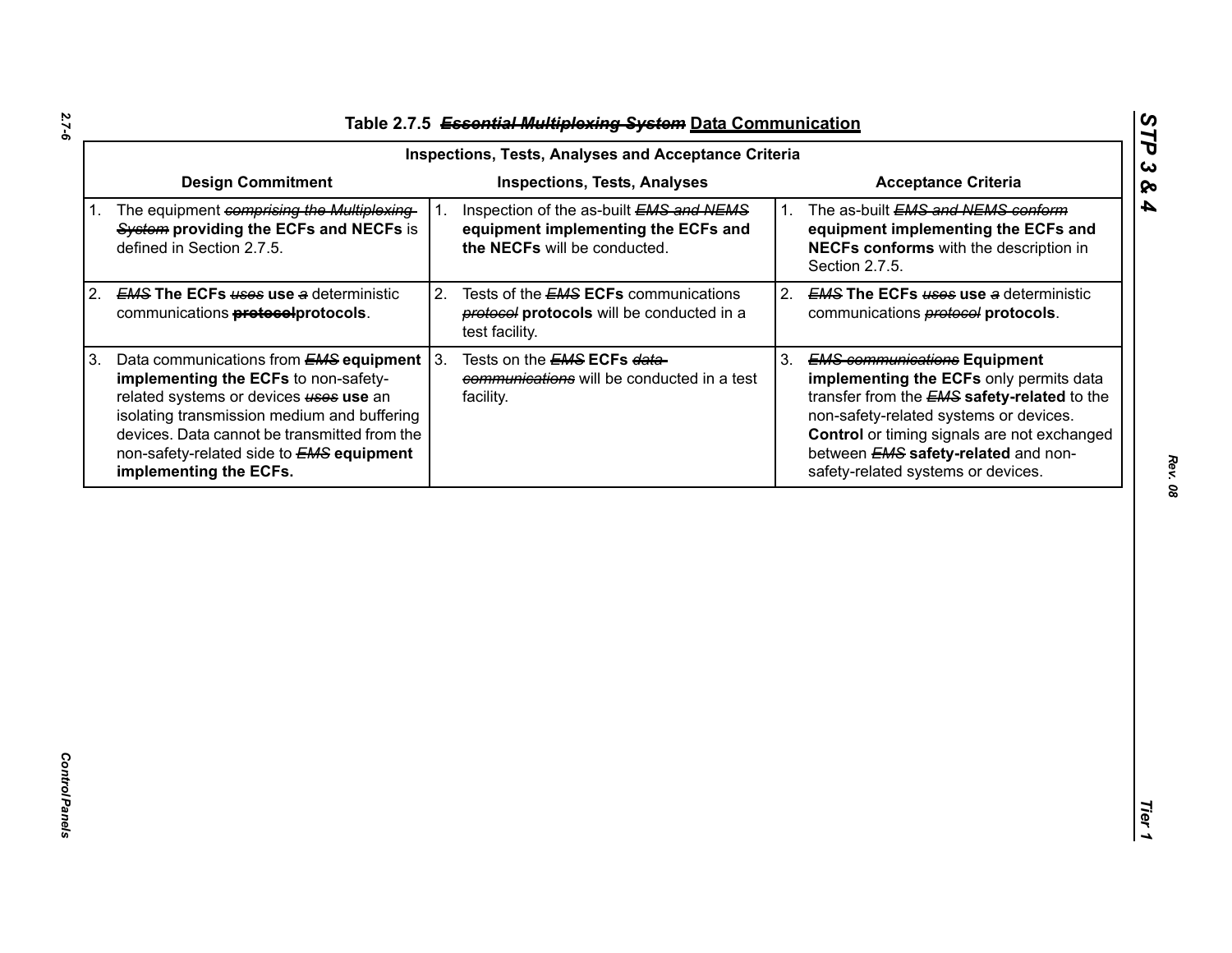| <b>Inspections, Tests, Analyses and Acceptance Criteria</b>                                                                                                                                                                                                                                                                                                                                                                                                                                                                                                                                                                                                                                                                                                |                                                                                                                                                                                                                                                                                                                                                                                                                                                                                                                                                                                                                                                                                         |                                                                                                                                                                                                                                                                       |  |  |  |
|------------------------------------------------------------------------------------------------------------------------------------------------------------------------------------------------------------------------------------------------------------------------------------------------------------------------------------------------------------------------------------------------------------------------------------------------------------------------------------------------------------------------------------------------------------------------------------------------------------------------------------------------------------------------------------------------------------------------------------------------------------|-----------------------------------------------------------------------------------------------------------------------------------------------------------------------------------------------------------------------------------------------------------------------------------------------------------------------------------------------------------------------------------------------------------------------------------------------------------------------------------------------------------------------------------------------------------------------------------------------------------------------------------------------------------------------------------------|-----------------------------------------------------------------------------------------------------------------------------------------------------------------------------------------------------------------------------------------------------------------------|--|--|--|
| <b>Design Commitment</b>                                                                                                                                                                                                                                                                                                                                                                                                                                                                                                                                                                                                                                                                                                                                   | <b>Inspections, Tests, Analyses</b>                                                                                                                                                                                                                                                                                                                                                                                                                                                                                                                                                                                                                                                     | <b>Acceptance Criteria</b>                                                                                                                                                                                                                                            |  |  |  |
| 4. The EMS Equipment implementing the-<br><b>EGFs</b> features automatic self test and<br>automatically reconfigures after detecting<br>accommodates single failure of one-<br>channel (either a cable break or device-<br>failure) within a division. The system returns<br>to ECFs continue normal operation<br>function after reconfiguration the error is-<br>detected with no interruption of data-<br>communication The ECFs utilize self-<br>diagnostics to detect a transmission path<br>or communication module failure. The<br>ECFs for remote units within a division<br>accommodate a single failure (either a<br>cable break or communication module<br>failure), and will contiue to function with<br>no interruption in data communication. | Tests will be conducted on each as built<br>4.<br><b>EMS division of equipment implementing</b><br>the ECFs by individually simulating the<br>following, while simultaneously transmitting<br>and monitoring test data streams:<br>a. a.Single cable break.<br>b. b. Loss of one RMU local area cabinet<br>implementing the ECFs.<br>e. e. Loss of one CMU control area<br>cabinet implementing the ECFs.<br>Tests will be conducted on all as built<br>ECFs for remote units within a division<br>simulating the following while<br>transmitting and monitoring test data<br>streams.<br>Single cable break<br>а.<br>b. Loss of a communication module,<br>such as a fiber optic modem | 4.<br>There is a valid system response<br>generated for each test with no loss of<br><b>EMS</b> essential data communication as a<br>result of the fault. Fault occurrence is<br>identified by the system self-diagnostics<br>and displayed in the main control room. |  |  |  |
| Loss of data communications in a division of<br>5.<br><b>EMS equipment implementing the ECFs</b><br>does not cause transient or erroneous data<br>to occur at system outputs.                                                                                                                                                                                                                                                                                                                                                                                                                                                                                                                                                                              | 5.<br>Tests will be performed in one division of<br><b>EMS equipment implementing the ECFs</b><br>at a time. While simulated input signals are<br>being transmitted cable segments in<br>redundant paths will be disconnected and<br><b>EMS the ECFs outputs monitored.</b>                                                                                                                                                                                                                                                                                                                                                                                                             | 5.<br>Data communication is lost without<br>generation of transient or erroneous signals.                                                                                                                                                                             |  |  |  |